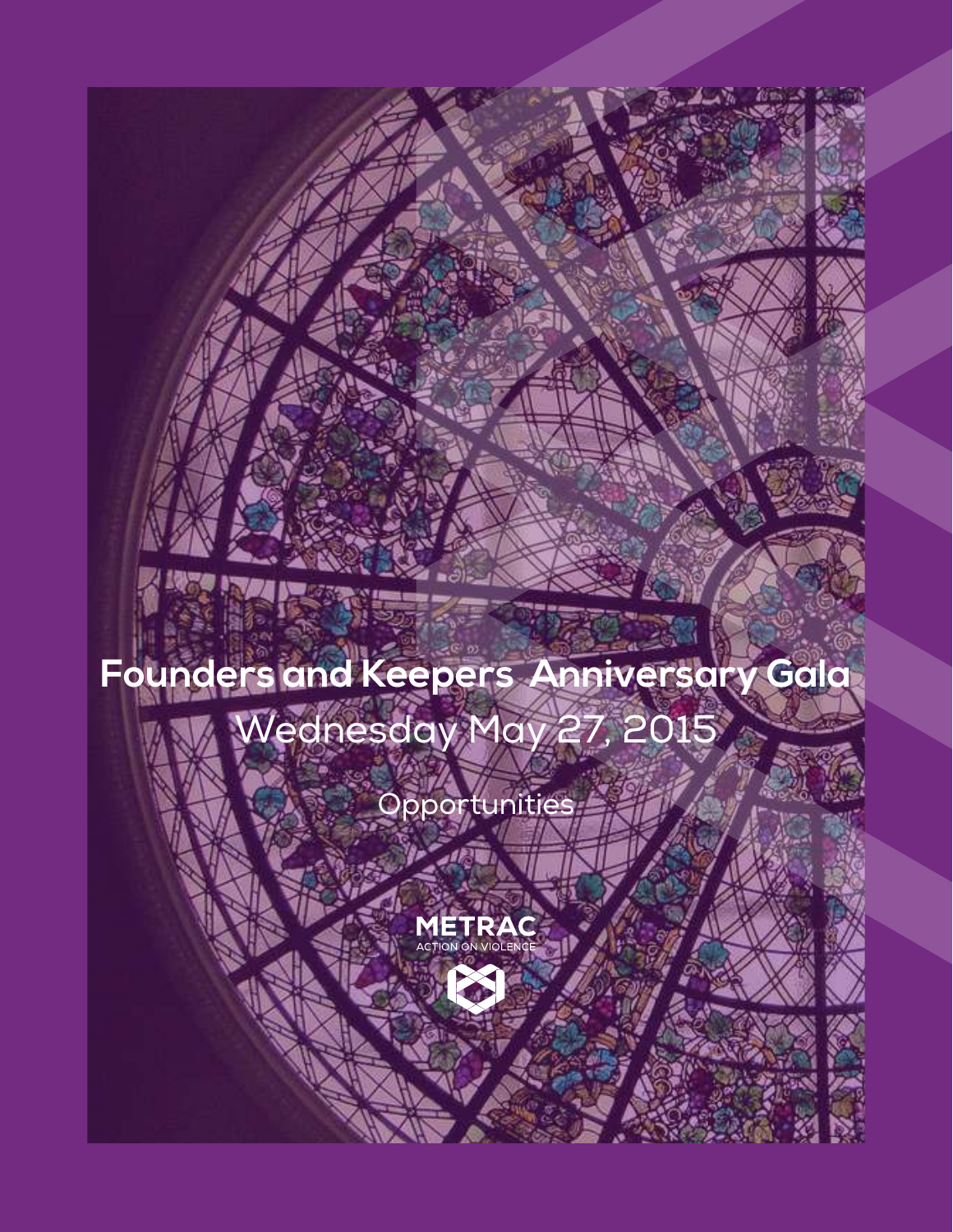

Above: artist rendering of "The Station" violence prevention centre vision in event context | Cover: "Casa Loma" by Maia C licensed under CC BY 2.0

 METRAC works with individuals, communities and institutions to change ideas, actions and policies with the goal of ending violence against women and youth. Delivering relevant and boundary-breaking services and programs, we focus on education and prevention and use innovative tools to build safety, justice and equity. | www.metrac.org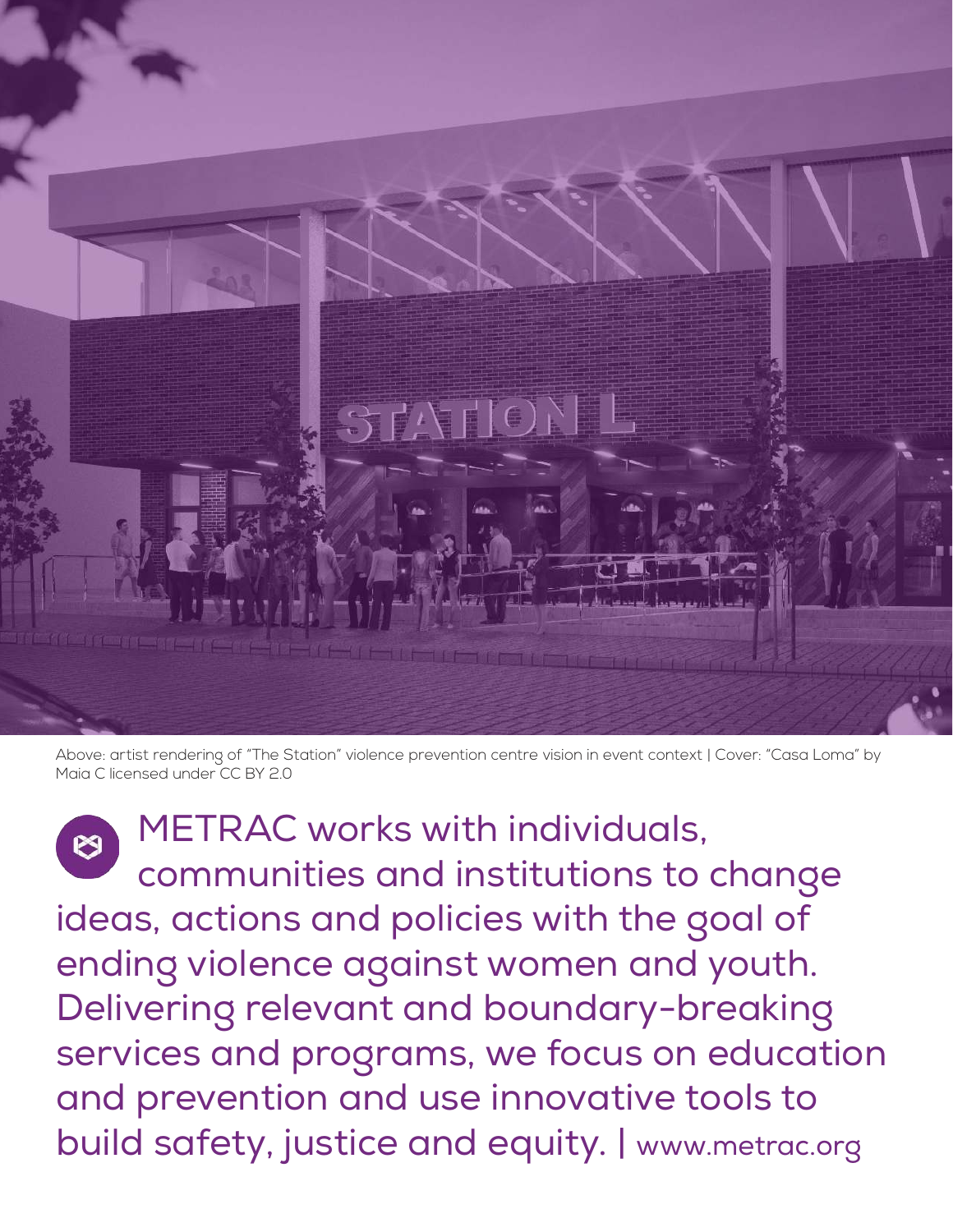## It takes a big vision to prevent violence and build a safe world.

## Vision for "The Station":

## Ontario's first violence prevention centre

Join us as we celebrate **METRAC's 30th Anniversary "Founders and Keepers" Gala** at Casa Loma in downtown Toronto on Wednesday May 27, 2015. We'll explore our exciting vision for a new violence prevention hub for women, youth and communities - help us turn it into a reality in service of our local neighbourhoods and entire province. Proceeds raised go toward our programs and our vision for The Station, Ontario's first Violence Prevention Centre.

- For 30 years, METRAC has worked with individuals, communities and institutions to change ideas, actions and policies with the goal of ending violence against women and youth.
- We're exploring partnerships with like-minded agencies in anti-violence, health, settlement, housing and legal sectors to create Ontario's first violence prevention hub.
- Hubs that serve communities and organizations exist across Canada and the world.
- Hubs lead to savings and better programs and outcomes, but we don't have one that focuses on prevention of gender-based violence like sexual assault, intimate partner abuse and stalking.

#### Anticipated next steps for making The Station a reality

- Develop case statement for capital campaign, investigate partnership models, conduct feasibility study and develop financial plan (July-December 2015)
- Establish capital campaign steering committee (February-April 2016)
- Launch campaign publicity and engage in public promotional efforts (July-December 2016)
- Official capital campaign launch (February 2017)

## We need you to help us achieve big change for women and youth.

- Read on to find out how you can become a Founders and Keepers Gala Sponsor or Foundational Donor and participate in the 2015 Gala to drive our programs and vision for The Station Violence Prevention Hub.
- Help us plan toward renovating a Toronto community space to make it accessible, flexible, inclusive and green.
- Enable us to stop violence before it starts in our communities and improve the lives of vulnerable women and youth.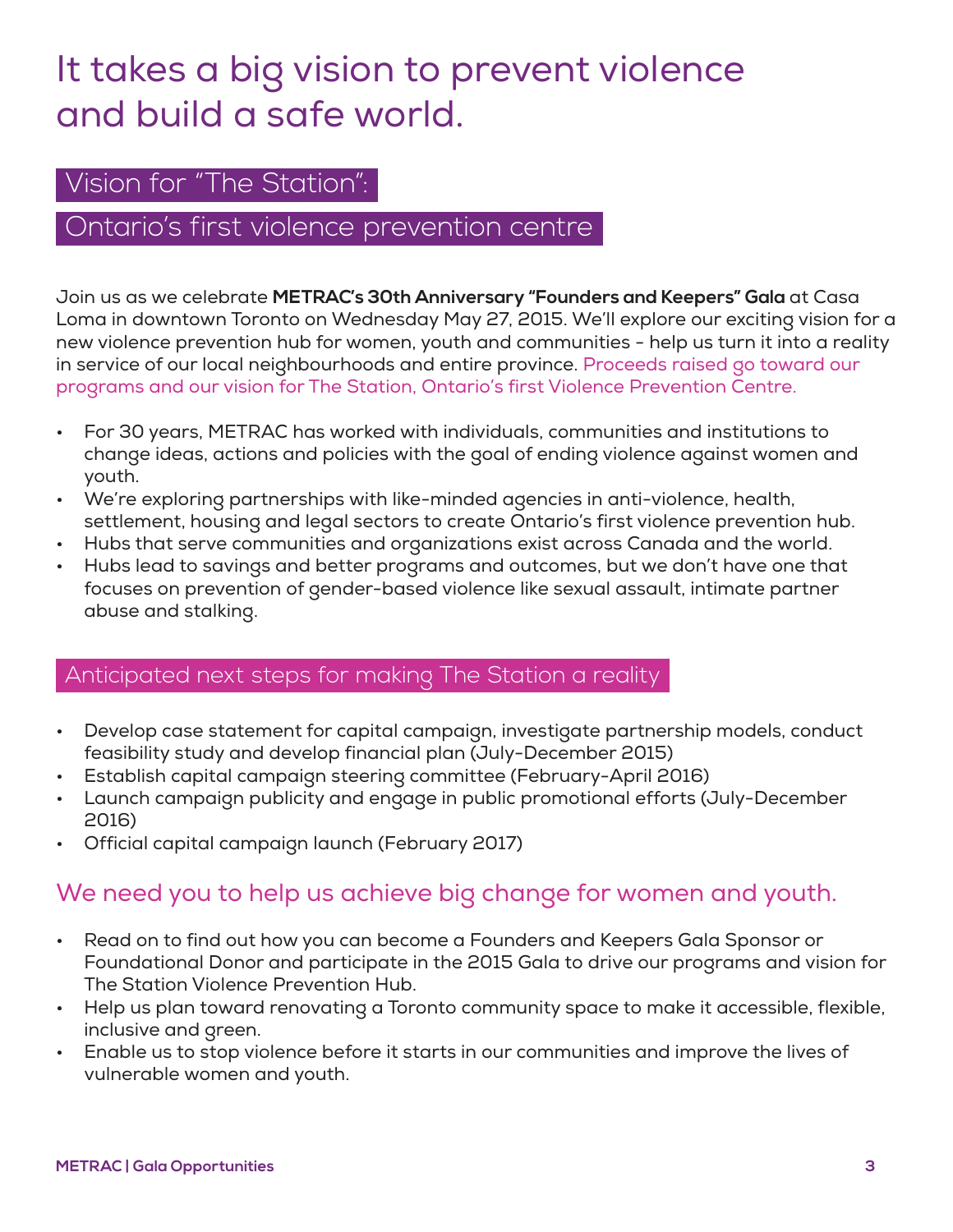## Please join us in creating a safer future for everyone.

**Rosetta Springer, Resource Developer**  Phone 647-993-8236

Email fund\_dev@metrac.org

Main phone: 416-392-3135 Main fax: 416-392-3136 Main email info@metrac.org

METRAC 158 Spadina Road Toronto, Ontario, Canada M5R 2T8

**Learn more about what we do: www.metrac.org**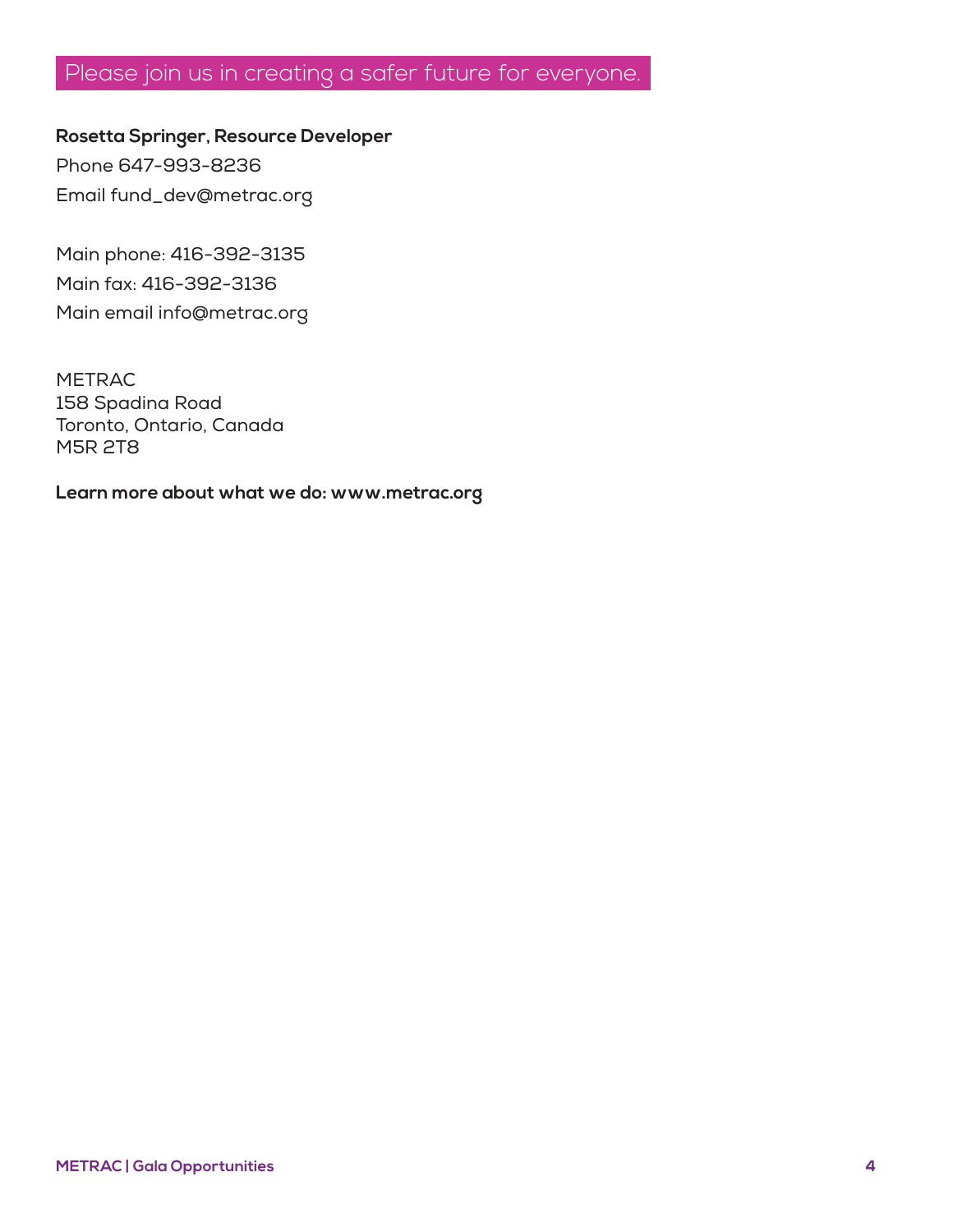

## Founders and Keepers 30th Anniversary Gala Opportunities

## Date: Wednesday May 27, 2015, 7:00 PM

## Location: the Historic Casa Loma (1 Austin Terrace in Toronto, Ontario)

Hosted by: Reporter Angie Seth, Global Toronto News Hour

## SPONSORSHIPS

Help METRAC celebrate 30 years of impact by becoming a Gala Partner – access a powerful, cost-effective way to add depth to your brand and expand your reach across local and regional areas. You'll benefit by the association with an accomplished organization that has worked to make many women, youth and families safer. Plus, we have a proven track record of hosting exceptional events. As a sponsor, you'll receive benefits such as recognition in publicity and media efforts; complementary event tickets and/or tables; and opportunities to speak and advertise. We offer a full range of event sponsorship opportunities to fit any budget, as well as vendor and advertising options. Sponsorship requests must be made before **May 15, 2015**.

## Gala Underwriter (\$25,000)

- Exclusive "presented by" event acknowledgement with prominent full-colour logo on all advertising and promotion materials, both web-based and hard copy
- Company logo on exclusive wall plaque to acknowledge contribution in new Violence Prevention Centre space
- Complementary full-page (8.5x11") colour advertisement in event program
- Logo and link on METRAC's website supporter and event pages for one year
- Acceptance of plaque and a speaking opportunity in person or by video at event
- Free central marketing table and opportunity to provide all guests with giveaways/written materials at their seats
- Complementary full table with 10 seats for your representatives
- Free initial two-hour workplace safety consultation on gender-based violence

## Platinum Gala Partner (\$15,000)

- Full-colour company logo on all advertising and promotion materials, both web-based and hard copy
- Company name listed on wall to acknowledge contribution in new Violence Prevention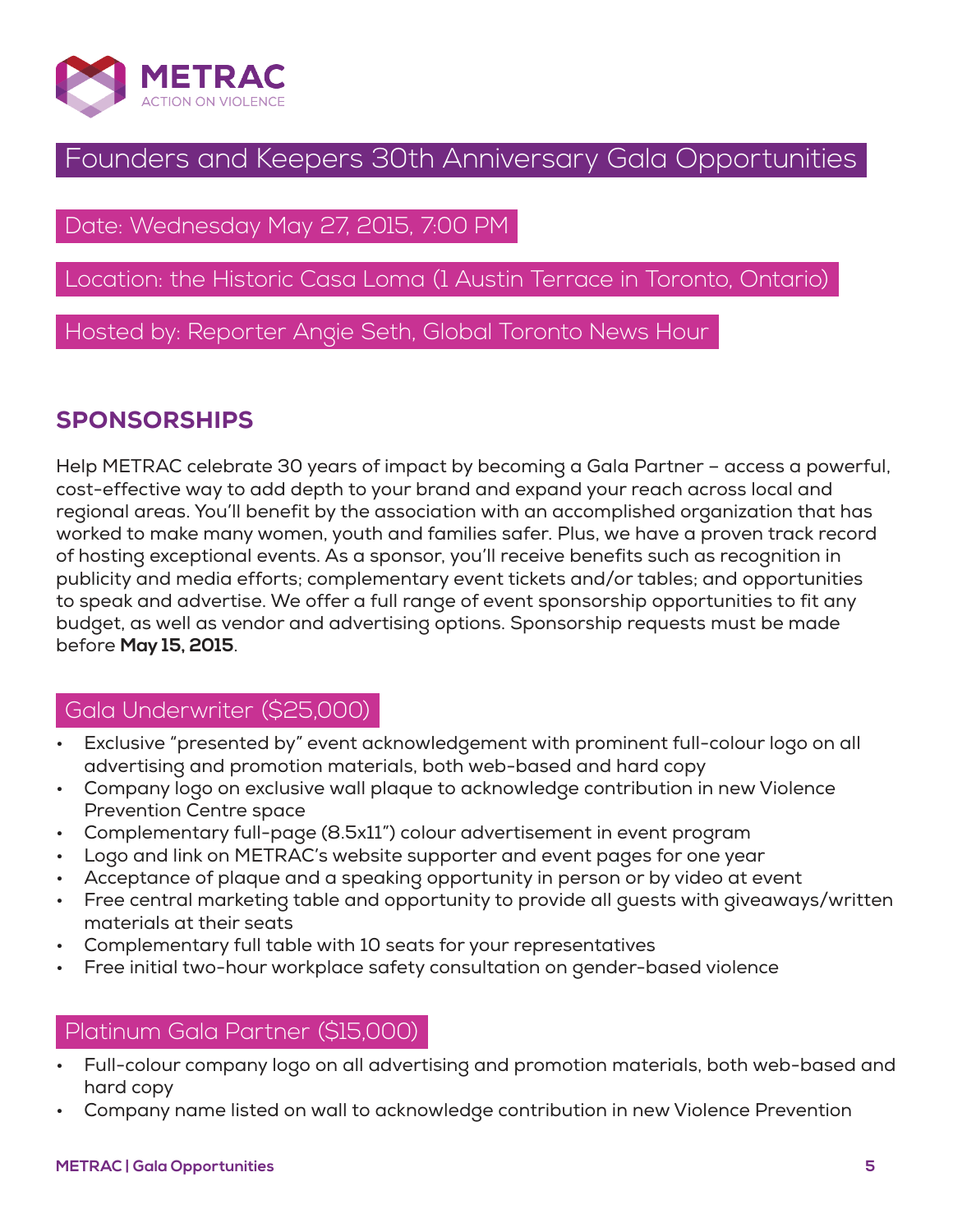Centre space

- Complementary half-page (5.5x8.5") colour advertisement in event program
- Logo and link on METRAC's website supporter and event pages for one year
- Free marketing table at event and opportunity to provide all guests with giveaways/ written materials at their seats
- 6 complementary tickets for your representatives
- Free "lunch and learn" presentation on gender-based violence in the workplace

## Gold Gala Partner (\$10,000)

- Black and white logo on all advertising and promotion materials, both web-based and hard copy
- Complementary half-page (5.5x8.5") colour advertisement in event program
- Logo and link on METRAC's website supporter and event pages for one year
- Free marketing table at event
- 4 complementary tickets for your representatives
- 10 sets of relevant gender-based violence prevention materials for your workplace to keep on hand

## Silver Gala Partner (\$5,000)

- Company name on promotion materials, both web-based and hard copy
- Listing of name in event program
- Listing of name on METRAC's website supporter and event pages for one year
- Free promotional half-table
- 2 complementary tickets for your representatives

#### Gala Media Partner (\$10,000 in-kind media space)

- Black and white logo on all advertising and promotion materials, both web-based and hard copy
- Complementary half-page (5.5x8.5") colour advertisement in event program
- Logo and link on METRAC's website supporter and event pages for one year
- Opportunity to provide all guests with giveaways/written materials at their seats
- 4 complementary tickets for your representatives

## Food and Wine Underwriters (\$10,000 in-kind or financial contribution)

- Black and white logo on all advertising and promotion materials, both web-based and hard copy
- Complementary half-page (5.5x8.5") colour advertisement in event program
- Logo and link on METRAC's website supporter and event pages for one year
- Free promotional table at event
- 4 complementary tickets for your representatives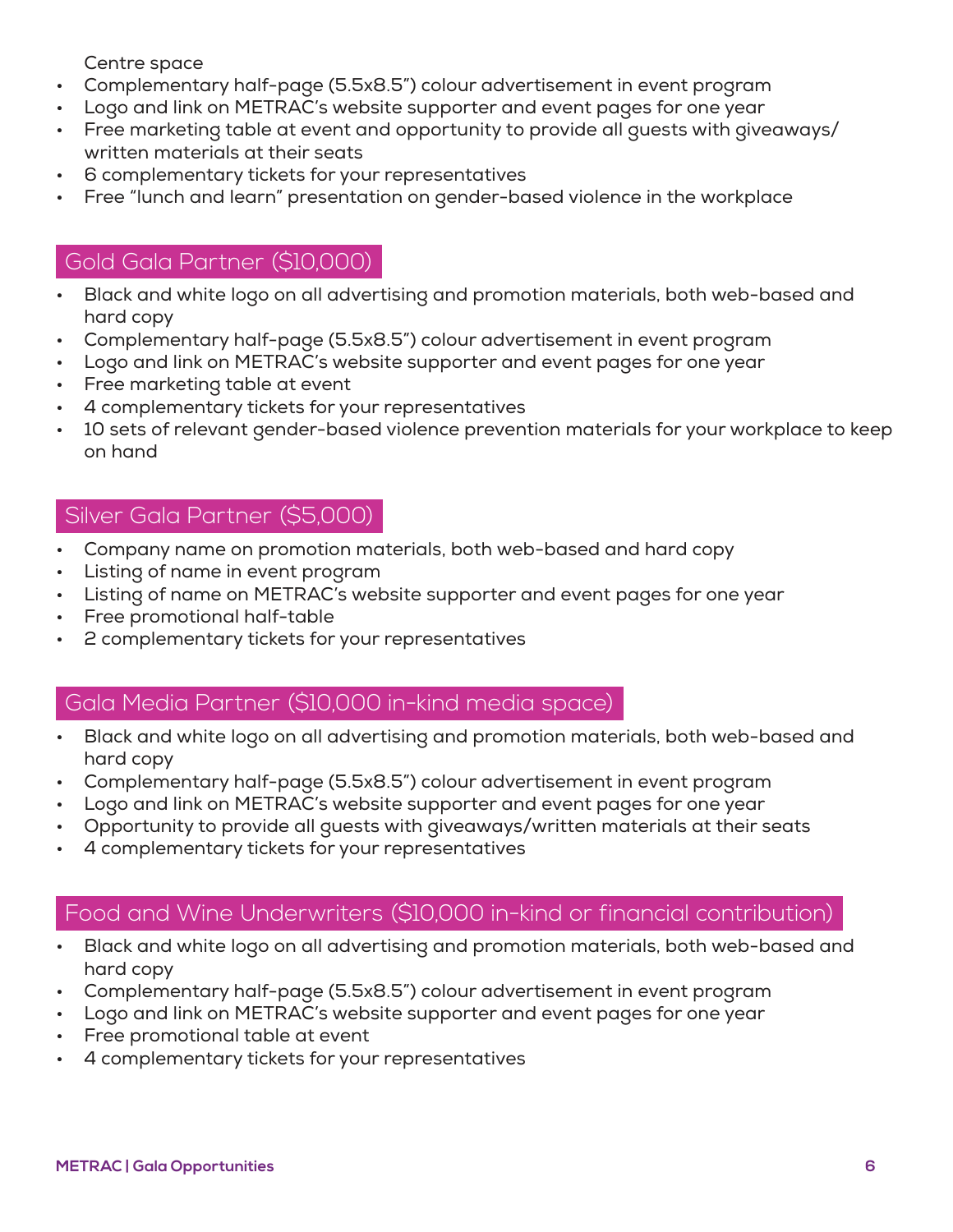## EXHIBITORS

Offer your goods, services and promotions at the event itself, taking place in the grand historic Casa Loma setting. Requests must be made before **April 30, 2015**.

#### Full table, outside main event room (\$1000)

• Sell products and offer giveaways to 200 exclusive attendees dining and socializing in the main event space

## Half-table, event lobby (\$500)

Sell products and offer giveaways to 200 exclusive attendees in the lobby as they arrive, mingle and leave

## ADVERTISING IN EVENT PROGRAM

Get your logo, imagery and contact information in the hands of our guests in our full-colour, 8.5x11" event program. Advertising requests must be made before **April 30, 2015**.

- Front cover ad (2/3 of 8.5x11") colour: \$2000
- Back cover full-page ad (8.5x11"): \$2500
- Inside font or back cover full-page ad (8.5x11"): \$1500
- Full-page ad (8.5x11"): \$1000
- Half-page ad (5.5x8.5"): \$750
- Quarter-page ad (5.5x4.25"): \$500

Please submit your completed ad file to outreach@metrac.org by **April 30, 2015** with the following specifications: CMYK format; .png or .jpeg format; and at least 300 DPI and .25" bleed.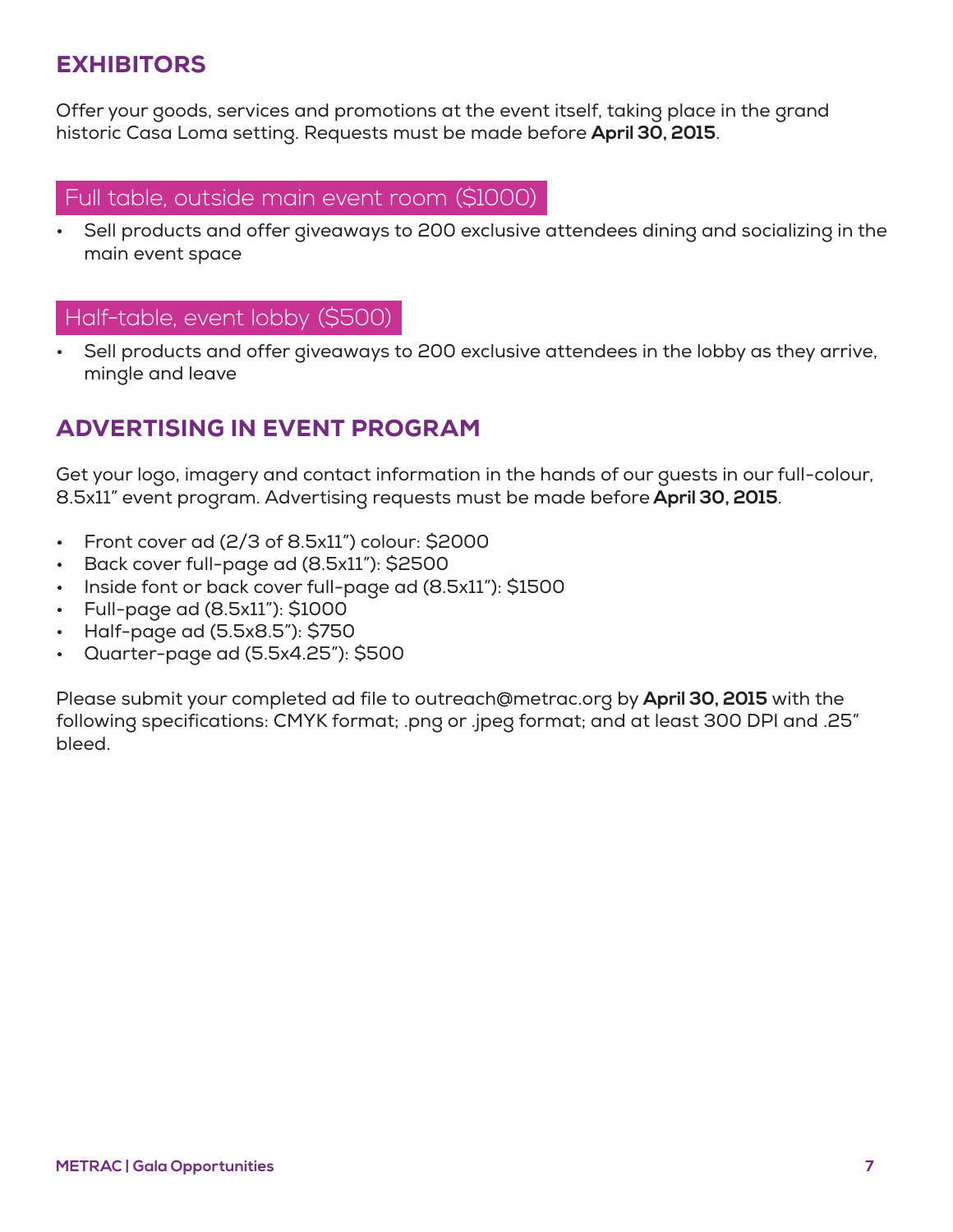## OTHER WAYS TO SHOW YOUR SUPPORT

## Become a Foundational Donor today

Your donation will make a difference to the vision for The Station and you will be acknowledged as donors on Gala event signage and on METRAC's website. A tax receipt will be given to you for any donation over \$20.

- Donate online: www.metrac.org/donate
- Donate by cheque: mail to METRAC (158 Spadina Road, Toronto, Ontario, M5R 2T8)

#### Purchase a table or tickets

Purchase a Gala table or tickets for your coworkers, friends and family and celebrate with us at the historic Casa Loma in downtown Toronto. **A tax receipt will be provided for \$95 per ticket**. You may choose donate tickets back to METRAC to allow one of our volunteers or community members to attend the event.

**Tickets**: one \$200 | two \$375 | \$1850 table of ten

- Purchase online: www.metrac.org/events/founders-and-keepers-gala-2015/ or https:// secure.e2rm.com/registrant/TicketingCatalog.aspx?eventid=155842
- Purchase directly by phone (tickets will be mailed to you): 416-392-3135

## **CONTACT**

Get more information about these opportunities and make your interest known by contacting METRAC today:

#### **Rosetta Springer, Resource Developer, METRAC**

Phone 647-993-8236 | Fax 416-392-3136 | Email fund\_dev@metrac.org For more information, visit www.metrac.org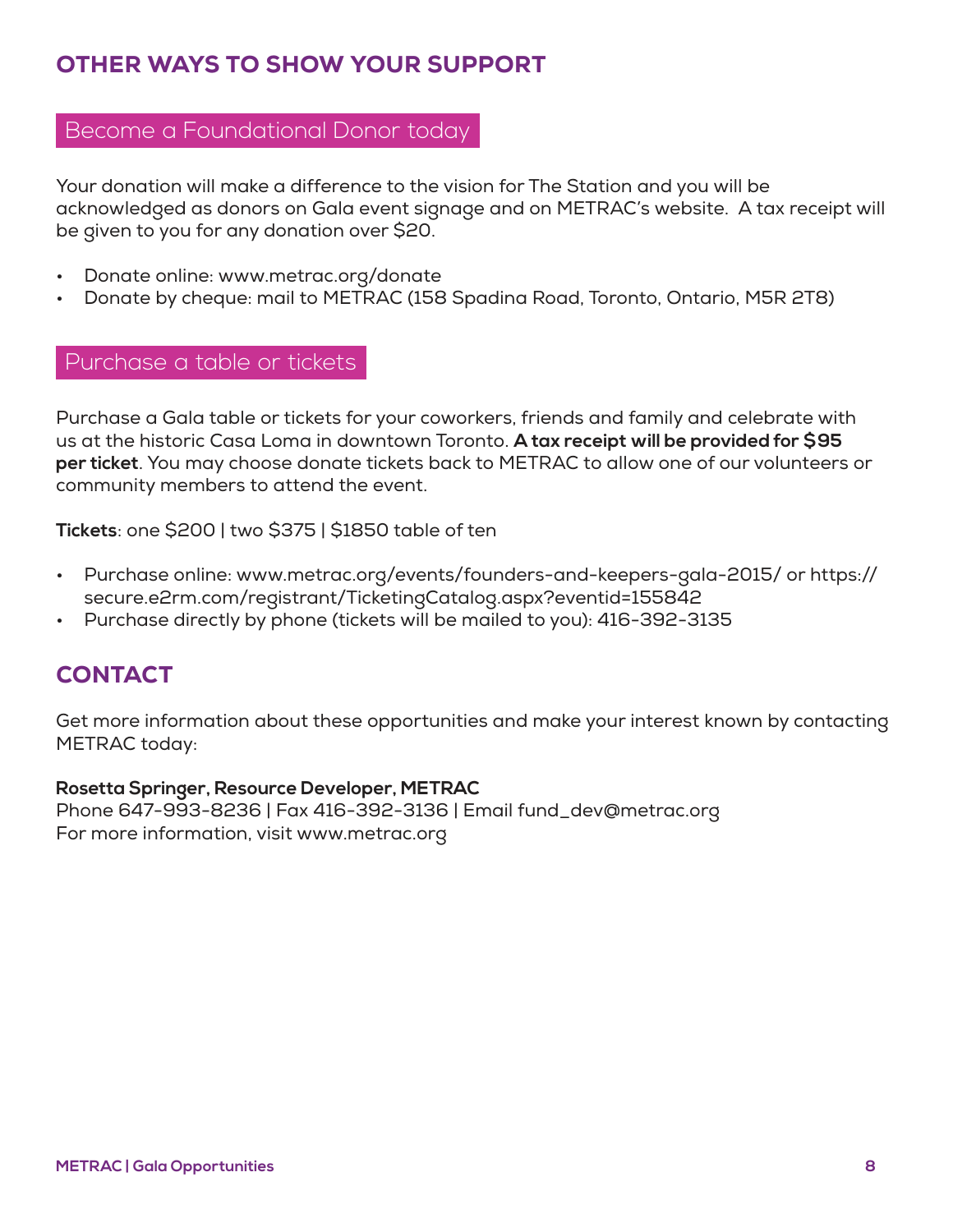## METRAC FOUNDERS AND KEEPERS GALA OPPORTUNITIES

Please fill out this page and submit to us to access Gala opportunities.

| Phone: __________________________ |  |
|-----------------------------------|--|

#### **Choose sponsorship option (deadline: request and submit before May 15):**

- □ Gala Underwriter (\$25,000)\*
- □ Platinum Gala Partner (\$15,000)\*
- □ Gold Gala Partner (\$10,000)\*
- □ Silver Gala Partner (\$5,000)
- □ Gala Media Partner (\$10,000 in-kind media space)\*
- □ Food and Wine Underwriters (\$10,000 in-kind or financial contribution)\*

\*Please submit your logo file to outreach@metrac.org (.eps, .tif or .png preferred, at least 300 DPI)

#### **Choose exhibitor option (deadline: request and submit before April 30):**

- □ Full table, outside main event room (\$1000)
- □ Half-table, event lobby (\$500)

#### **Choose advertising option (deadline: request and submit before April 30):**

- □ Front cover ad (2/3 of 8.5x11") colour: \$2000
- □ Back cover full-page ad (8.5x11"): \$2500
- □ Inside font or back cover full-page ad (8.5x11"): \$1500
- □ Full-page ad (8.5x11"): \$1000
- □ Half-page ad (5.5x8.5"): \$750
- □ Quarter-page ad (5.5x4.25"): \$500

#### **Choose payment option:**

- □ Cheque (included)
- □ Invoice me

| □ Credit card (Name:<br>________________________ | - - -          |
|--------------------------------------------------|----------------|
| Num<br>. _ _ _ _ _ _ _ _ _ _ _ _                 | $\ddotsc$<br>. |

**Submit to:** Rosetta Springer, Resource Developer, METRAC Phone 647-993-8236 | Fax 416-392-3136 | Email fund\_dev@metrac.org Mail METRAC, 158 Spadina Road, Toronto, Ontario, Canada, M5R 2T8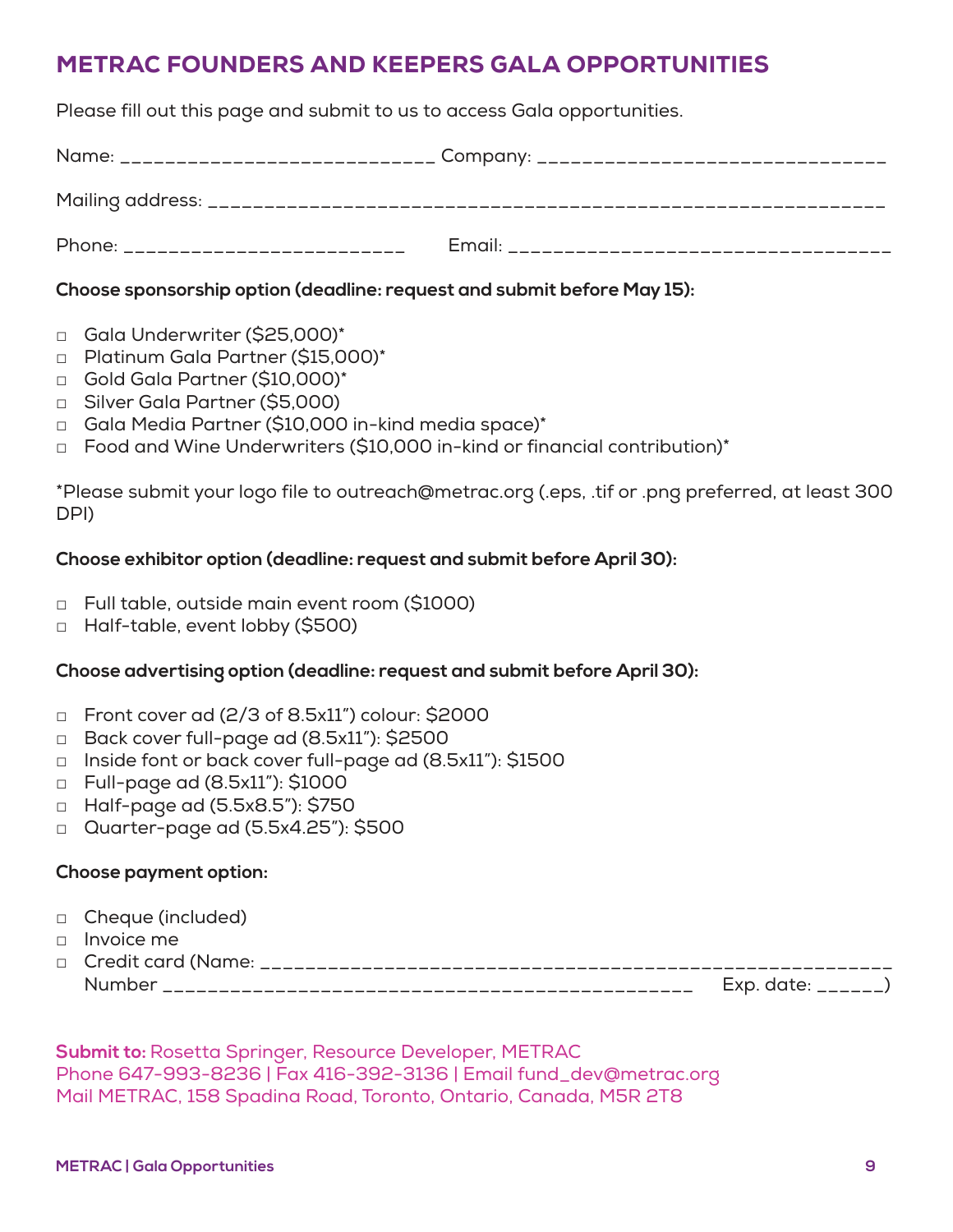

## **Highlightsof Our Story: 30 Years of Impact Milestones**



#### 1984-1985

- City of Toronto recognizes need for safer public spaces and endorses METRAC's founding
- Doors open November 1984
- Incorporation as charity complete June 1985 (image: Sam Javanrouh, daily dose of imagery)



#### 1989

- Launch METRAC's Safety Audit for neighbourhoods, schools and workplaces
- Leads to improvements like Designated Waiting Areas and Request Stop Program on the TTC
- Audit adapted around the globe and considered a UN best practice (image: Sam Javanrouh, daily dose of imagery)



#### 1993

- Build public understanding of stalking (criminal harassment)
- Our efforts lead to new legislation and we help police officers and court actors identify and address it (image: METRAC's What You Need to Know About Stalking Guidebook for Service Providers)